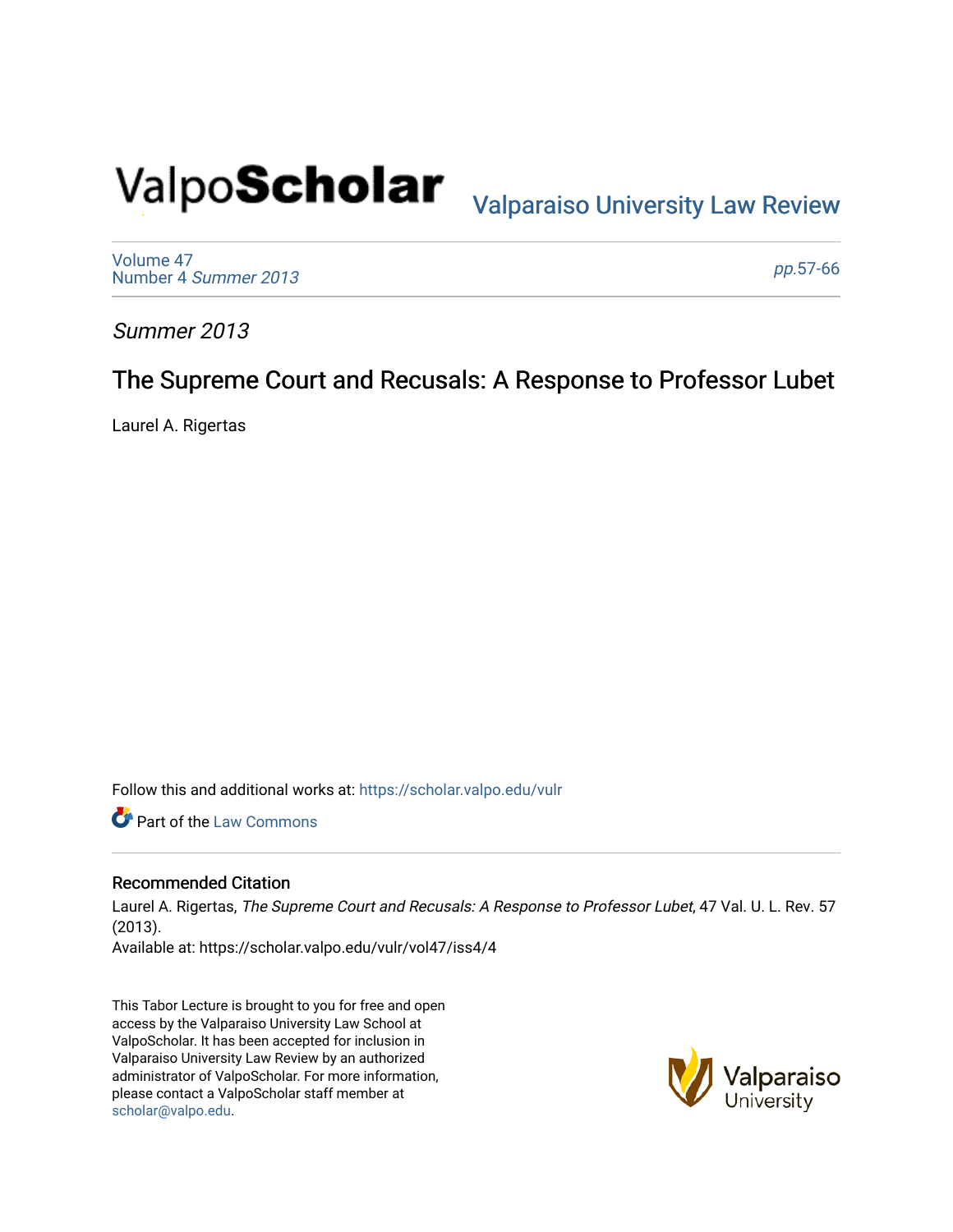### **THE SUPREME COURT AND RECUSALS: A RESPONSE TO PROFESSOR LUBET**

#### **Laurel A. Rigertas\***

I would like to thank Valparaiso University Law School for the opportunity to participate in its scholarly roundtable discussion following Steven Lubet's lecture at the annual Tabor Institute on Legal Ethics lecture series. This essay is in response to Professor Lubet's lecture and his corresponding article, *Stonewalling, Leaks and Counter-Leaks: SCOTUS Ethics in the Wake of* NFIB v. Sebelius, which addresses the Supreme Court's failure to adopt a code of conduct.<sup>1</sup> While this is a broad topic that covers many areas, such as confidentiality, public speaking, and the acceptance of gifts, this essay focuses on the area that Lubet addressed—recusals. Lubet argues that the Supreme Court should adopt a comprehensive code of conduct that would, among other areas, address recusals. In particular, Lubet argues that the full Supreme Court should review an individual Justice's decision regarding recusal.

I agree with two main points that Lubet makes in his article. First, the Supreme Court's rationale for not adopting a code of conduct—as recently set out by Chief Justice Roberts—is unpersuasive.2 Second, the current recusal practice—where each Justice decides on his or her own behalf whether recusal is warranted without explanation or review makes it difficult for the public to understand recusal decisions and to know what to expect from the Justices in future cases.3 In short, the current practice lacks standards, transparency, and accountability.4 Lubet's proposal that the full Supreme Court review recusal decisions would address some of these issues, but it raises some concerns about the public's perception of the institution, which this essay explores briefly.

As Lubet points out, the Supreme Court is the only court in the United States that has not adopted a code of conduct.<sup>5</sup> In the past couple of years this aberration has received some public scrutiny, which

<sup>\*</sup> Associate Professor, Northern Illinois University College of Law.

<sup>1</sup> Steven Lubet & Clare Diegel, *Stonewalling, Leaks, and Counter-Leaks: SCOTUS Ethics in the Wake of* NFIB v. Sebelius, 47 VAL. U. L. REV. 883 (2013). 2 *Id.* at 888. 3 *Id.* at 890–91. 4 *See* James J. Alfini, *Supreme Court Ethics: The Need for Greater Transparency and* 

*Accountability*, 21 PROF. LAW. 10, 10–13 (2012) (discussing the Supreme Court's need for greater transparency and accountability, particularly in the area of recusals); Sherrilyn A. Ifill, *Judicial Recusal at the Court*, 160 U. PA. L. REV. PENNUMBRA 331, 336 (2012) (noting how the Supreme Court's lack of transparency makes it difficult for litigants and the public to understand the Court's decisions).

<sup>5</sup> Lubet, *supra* note 1, at 886–87.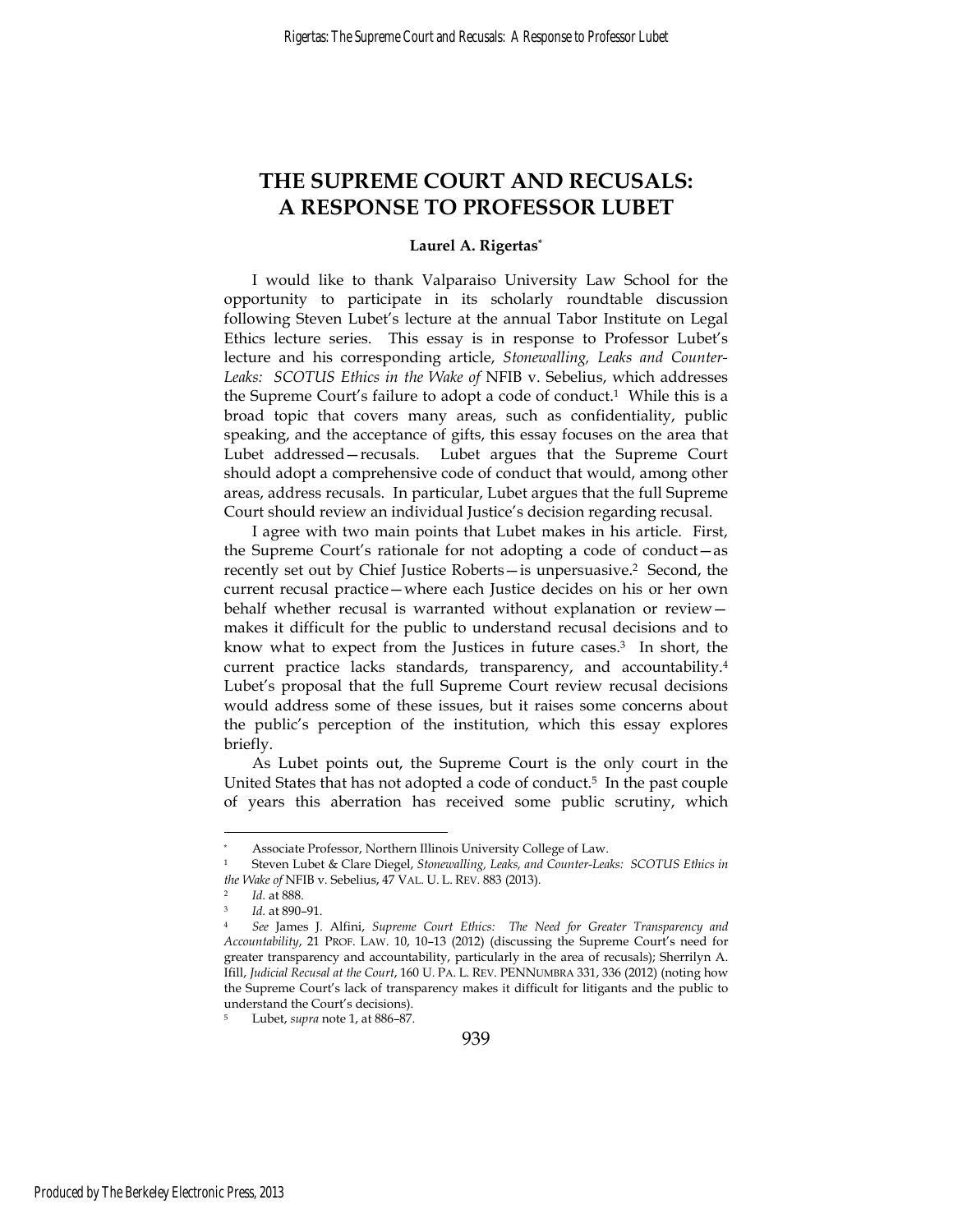resulted in academics and members of Congress making some efforts, albeit unsuccessful ones, to correct this deficiency.6 No action was ever taken on the Supreme Court Transparency and Disclosure Act of 2011 (HR 682), which proposed reforms. Chief Justice Roberts addressed these efforts in his *2011 Year-End Report on the Federal Judiciary*. 7 In that report, Roberts set forth his justifications for the Supreme Court's decision not to adopt the *Code of Judicial Conduct* that has been adopted by the Judicial Conference of the United States and applies to every other federal judge in the United States.8 Roberts reasoned, in short, that there were other sources that could guide the Justices, that a code could not answer all ethical questions (particularly those unique to the Supreme Court), and that "no compilation of ethical rules can guarantee integrity."9

Lubet's article persuasively explains why each of those observations, while accurate enough, does not justify the Supreme Court's choice to operate without a code of conduct.10 Are there other reasons unstated by Roberts that explain the Court's resistance to enacting a code of conduct? Perhaps the real reason for the reluctance to adopt a code of conduct is that it would lead logically to the question of how it would be enforced, a question that the Justices do not want to answer.11 The Supreme Court has a long tradition of preserving not only its independence as an institution, but the independence of each Justice's decisions.12 Adopting

*Id.* at 887. Over 100 law professors wrote to Congress asking it to enact legislation that would require the Supreme Court to follow the Judicial Conference's *Code of Conduct*, which applies to all other federal judges. *Id*. Following this letter, the Supreme Court Transparency and Disclosure Act of 2011 (HR 862) was introduced, which would have required the Supreme Court to follow the Judicial Conference's *Code of Conduct*. *Id*.

Neither of these efforts yielded any results. *Id*. 7 Lubet, *supra* note 1, at 887–88; *see also* CHIEF JUSTICE JOHN ROBERTS, 2011 YEAR-END REPORT ON THE FEDERAL JUDICIARY (Dec. 31, 2011), http://www.supremecourt.gov/ publicinfo/year-end/2011year-endreport.pdf.

<sup>8</sup> ROBERTS, *supra* note 7, at 3–5.<br>
<sup>9</sup> *Id.* at 4–5, 11.<br>
<sup>10</sup> Lubet, *supra* note 1, at 888–91.<br>
<sup>11</sup> A letter from over 100 law professors to congressional committees urged the adoption of a code of conduct for the Supreme Court and further urged the establishment of "a set of procedures *to enforce* the Code's standards as applied to Supreme Court justices." Letter from 138 Law Professors to the House and Senate Judiciary Comms. 1, 3 (Mar. 17, 2011), *available at* http://www.afj.org/judicial\_ethics\_sign\_on\_letter.pdf. (emphasis added). As Lubet writes, the Justices "appear to regard with near horror" the idea that they have been held accountable for noncompliance with standards. Lubet, *supra* note 1, at 890. 12 *See* Stephen Breyer, Assoc. Justice of the U.S. Supreme Court, *An Independent Judiciary:* 

*In Honor of the Sesquicentennial Anniversary of the Massachusetts Superior Court* (Sept. 22, 2009), http://www.supremecourt.gov/publicinfo/speeches/viewspeeches.aspx?Filename =sp\_09-22-09.html. In a 2009 speech that Justice Breyer gave regarding judicial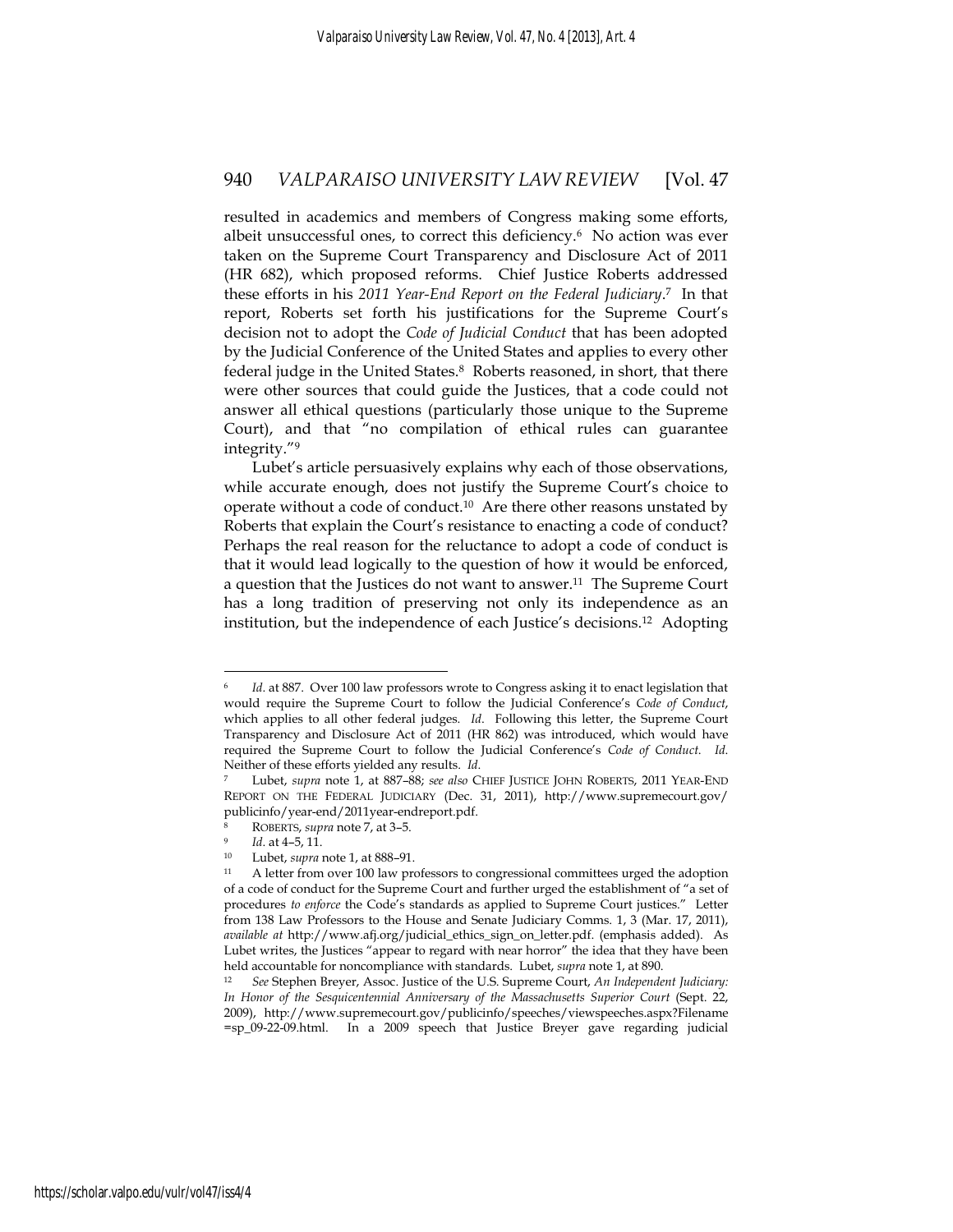a process to review an individual Justice's recusal decision would be antithetical to this tradition. That concern may be the real reason the Supreme Court has not enacted a code of conduct.

Roberts's *Year-End Report* provides some support for this theory. The Report correctly notes that the *Code of Conduct*, as adopted by the Judicial Conference of the United States, applies only to lower federal court judges:

> That reflects a fundamental difference between the Supreme Court and the other federal courts. Article III of the Constitution creates only one court, the Supreme Court of the United States, but it empowers Congress to establish additional lower federal courts that the Framers knew the country would need. Congress instituted the Judicial Conference for the benefit of the courts it had created. Because the Judicial Conference is an instrument for the management of the lower federal courts, its committees have no mandate to prescribe rules or standards for any other body.13

Roberts then goes on to assert that the Members of the Court do refer to the Judicial Conference's *Code of Conduct*. They are guided by it, however, in the same spirit as the first code of conduct that was drafted for judges—the 1924 *Canons of Judicial Conduct*. 14 As Roberts points out, "The 1924 Canons were advisory."15 In other words, they were not enforceable standards. If the Justices are only guided by advisory sources and not bound by a definitive code, then the problems of accountability and enforcement do not need to be addressed.

The enforcement problem is a particularly troublesome one for the Supreme Court in the area of recusals. As Roberts points out, "There is no higher court to review a Justice's decision not to recuse in a particular case . . . . [T]he Supreme Court does not sit in judgment of one of its own Members' decision whether to recuse in the course of deciding a case."16 So if a code of conduct was adopted and addressed recusals, who would review a Justice's decision regarding recusal?

independence, he used the concepts of the independence of the judiciary and the independence of judges interchangeably. *Id*.<br><sup>13</sup> ROBERTS, *supra* note 7, at 3–4.<br><sup>14</sup> *Id*. at 4.<br>*Id.* at 2. Later Roberts states that "the Code remains the starting point and key source

of guidance for the Justices as well as their lower court colleagues." *Id*. at 5. 16 *Id*. at 8–9.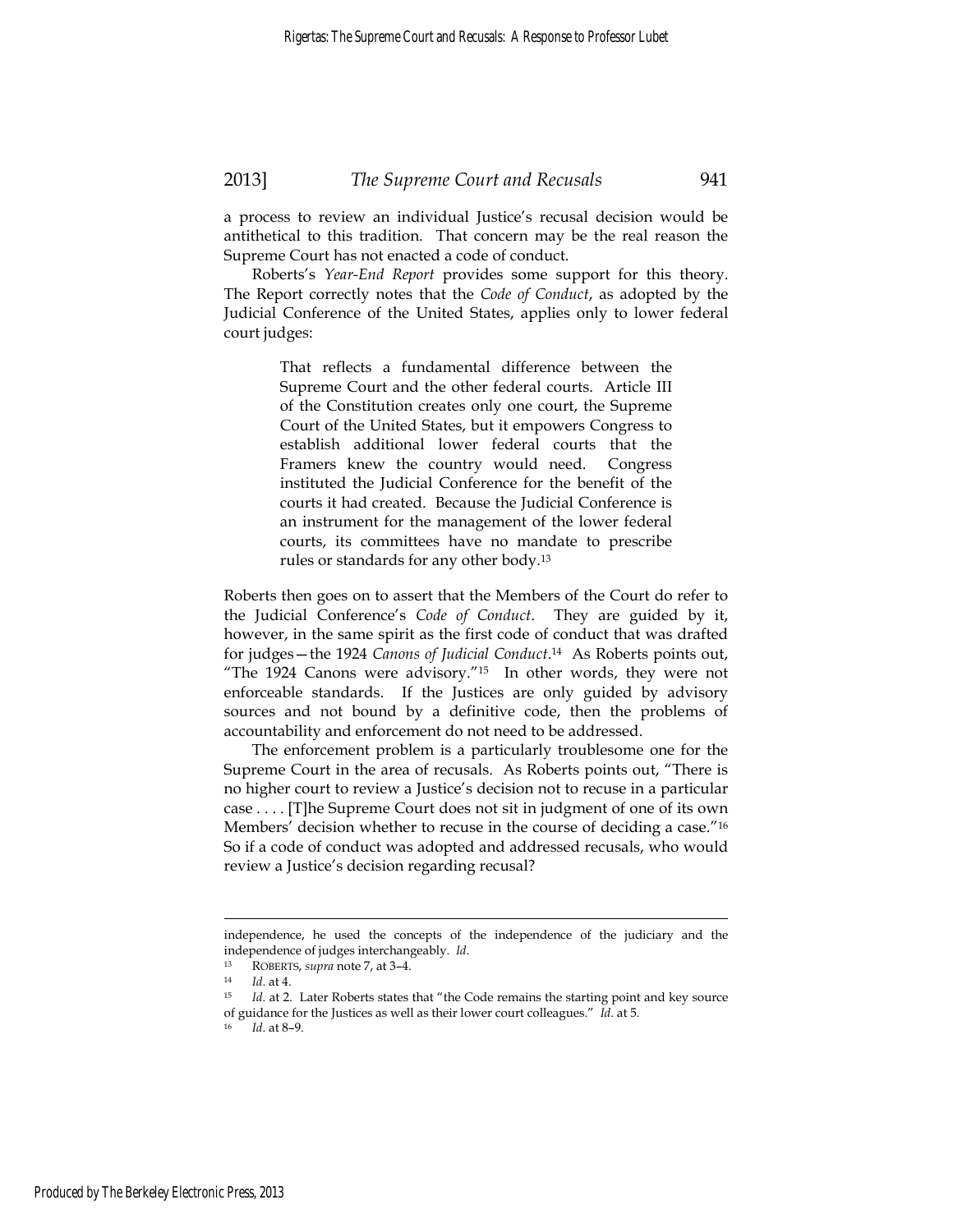Under current practice, a motion for recusal is referred to the Justice to whom the motion is directed. That Justice then makes his or her own decision about whether recusal is warranted.17 When making this decision, the Justices are guided by Title 28, Section 455 of the *United States Code*, which states that "[a]ny justice, judge, or magistrate judge of the United States shall disqualify himself in any proceeding in which his impartiality might reasonably be questioned."18 The Justices rarely explain their reasons for granting or denying a motion for recusal.<sup>19</sup> The Justices' decisions are not reviewed and, therefore, can never be reversed.20 As Roberts's Report concludes, "I have complete confidence in the capability of my colleagues to determine when recusal is warranted. . . . We are all deeply committed to the common interest in preserving the Court's vital role as an impartial tribunal governed by the rule of law."21 The issue is not, however, whether the Justices are committed to the institution; the issue is that the current system has three deficiencies that are inconsistent with the role and stature of the Supreme Court: it lacks clear standards, transparency, and accountability.22

#### I. STANDARDS

With respect to standards for recusal, the Justices follow 28 U.S.C. § 455, which requires recusal when a Justice's impartiality may be reasonably questioned. A code of conduct could help further elaborate on those standards.23 What is missing from the Supreme Court, however, is a body of precedent that further develops and interprets the standards that Justices should apply when making recusal decisions. As stated before, it is rare for a Justice to provide a written decision that explains his or her reasoning regarding recusal. Indeed, as explained in Lubet's article, some Justices actually seem to feel that it would

<sup>17</sup> *Id*. at 8; *see also* Debra Lyn Bassett, *Recusal and the Supreme Court*, 56 HASTINGS L.J. 657, 680–81 (2005) (discussing the Court's 1993 recusal policy); Lubet, *supra* note 1, at 894–99. 18 ROBERTS, *supra* note 7, at 8; *see* 28 U.S.C. § 455(a)–(b) (2006) (providing the codification

for when any Justice, judge, or magistrate judge shall disqualify himself). Section 455(b) also gives several specific circumstances warranting recusal, such as having personal knowledge of disputed evidentiary facts concerning the proceeding that would warrant disqualification. *Id.*<br>
<sup>19</sup> Lubet, *supra* note 1, at 891–94.<br>
<sup>20</sup> ROBERTS, *supra* note 7, at 8–9.<br>
<sup>21</sup> *Id.* at 10.<br>
<sup>22</sup> *See* Alfini, *supra* note 4, at 10–11 (discussing the Supreme Court's need for greater

transparency and accountability, particularly in the area of recusals).

<sup>23</sup> For example, the *Code of Conduct* adopted by the Judicial Conference could provide standards for the Supreme Court.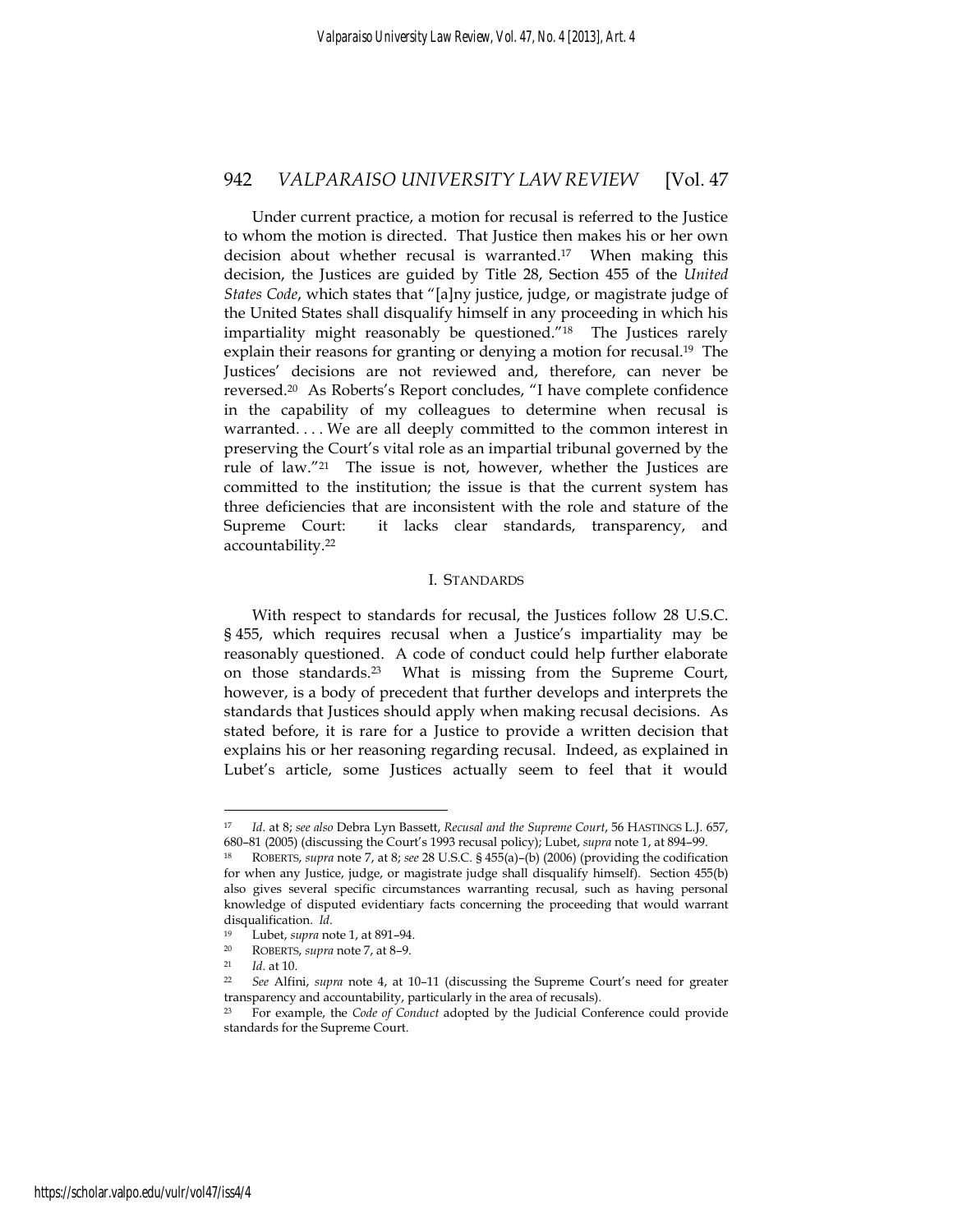somehow be inappropriate to share their reasoning with their colleagues.24 The lack of written decisions, however, is inconsistent with the role of the Supreme Court, which is in large part to provide precedent that will promote uniformity in future decisions.

#### II. TRANSPARENCY

The current recusal procedures, and in particular the absence of written decisions, also lack transparency. This deficiency prevents the public from understanding why a Justice made a particular decision regarding recusal, which is inconsistent with the great pride that the institution usually exhibits in explaining to the public the reasons for its decisions. This lack of transparency can harm the perceived integrity of such an important institution and undermine the public's trust that it is operating in a non-partisan manner. While not discussing recusals, a 2009 speech by Justice Breyer addressing judicial independence supports the idea that the Supreme Court needs to do a better job of addressing the public's perception that Justices are pursuing personal agendas. This point applies with particular force to providing better information about recusal decisions. Justice Breyer stated:

> A poll was conducted at the beginning of the decade that asked people whether they believed that judges decide cases impartially and according to law or whether they believe that judges do whatever they desire as soon as they don a judicial robe. When that poll was initially conducted, two-thirds of the respondents believed that judges decided cases impartially and one-third thought that judges simply decided cases according to their own preferences. When that same poll was conducted again five years later, however, close to half of the respondents indicated that judges' votes are driven by their personal predilections. . . .

> All of my colleagues and I... fulfill our judicial duties by attempting to decide cases in a manner that is consistent with what the law requires.

Lubet, *supra* note 1, at 893. Lubet quotes journalist Tony Mauro who said that several Justices told him "that they don't explain their reasons because they would not want to pressure their colleagues into recusing in a similar situation." *Id.* (citing to Tony Mauro, *Justices in the Media*, SCOTUSBLOG (Nov. 9, 2011, 11:11 PM), http://www.scotusblog.com/ community/justices-in-the-media/).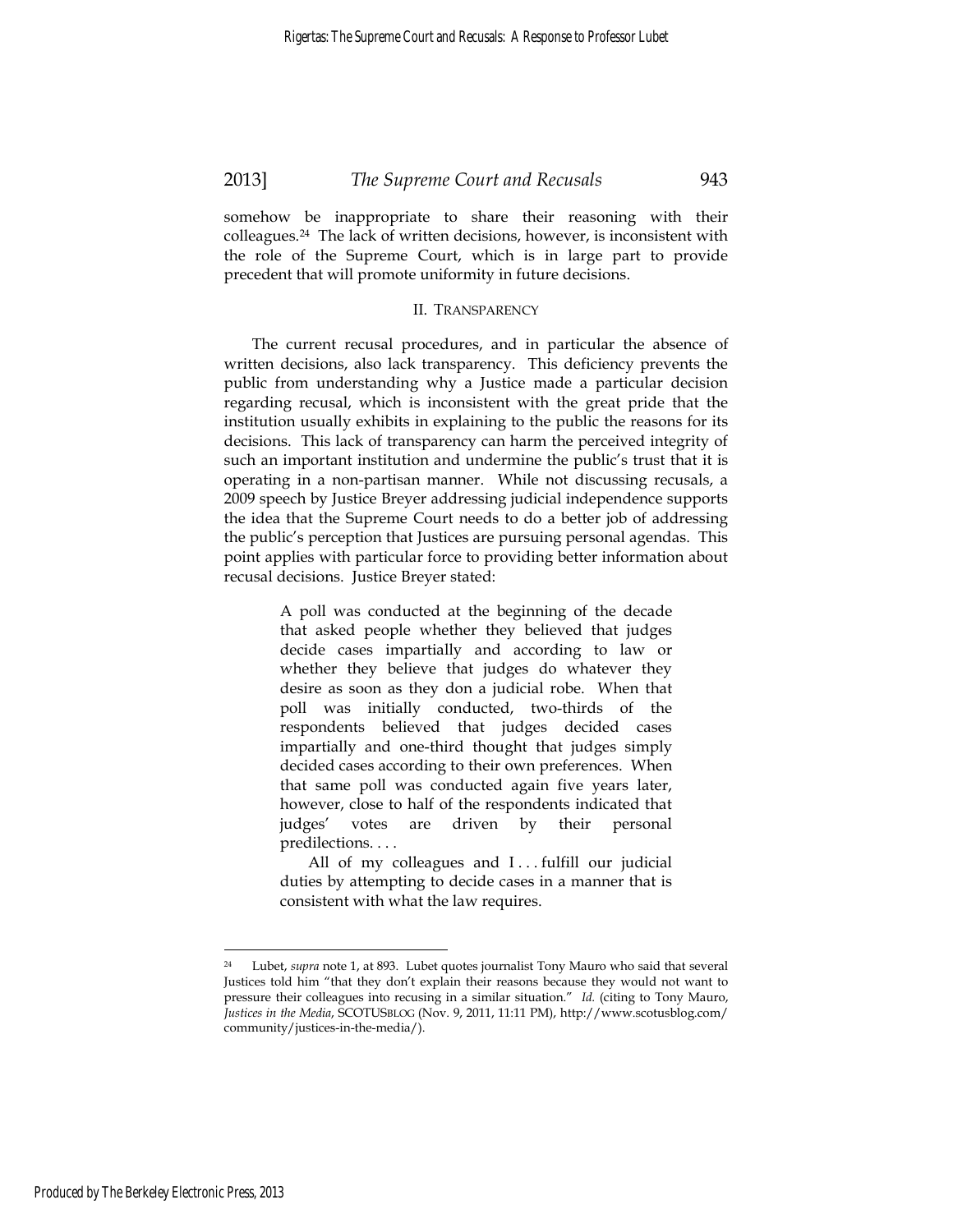But a serious discrepancy between our own view of our own efforts and the view of a large segment of the public is cause for concern in a democracy.... [T]he judiciary is, in at least some measure, dependent on the public's fundamental acceptance of its legitimacy.25

Consistent with the sentiments in Justice Breyer's speech, perhaps the most important change that the Court could make regarding recusals would be to require a written opinion from any Justice to whom a motion for recusal is directed.<sup>26</sup> This change would not necessarily require the adoption of a code of conduct. It could simply be made part of the Supreme Court's rules or internal policies. Written decisions would serve two key functions. First, they would develop a body of precedent that would help develop standards, and thus uniformity, among the Justices' recusal decisions. Second, written decisions would aid the public's understanding of why a Justice chose to participate in a case under circumstances in which a party to the litigation questioned that Justice's impartiality. The public may disagree with a Justice's decision, as many did with Justice Scalia's decision not to recuse himself in *Cheney v. District Court*, despite his duck hunting trip with the vice president several weeks after the Supreme Court decided to hear the case.27 Understanding a Justice's reasons, however, at least allows for public discourse about the matter, which is an important component of democracy. The requirement for a written decision was contained in H.R. 862 and urged by over 100 law professors who wrote to the House and Senate Judiciary Committees.28 It is a requirement that the Supreme Court should adopt.

<sup>&</sup>lt;sup>25</sup> Breyer, *supra* note 12.<br><sup>26</sup> Court rules could limit motions to parties to the litigation so that other interested players, such as amici curie are not included. This would limit the number of motions that would be filed, as parties to a suit pending before the Supreme Court are likely to be judicious in filing such motions.

<sup>27 541</sup> U.S. 913 (2004); *see also* Editorial, *Recusals and the Court*, N.Y. TIMES (Oct. 7, 2010), http://www.nytimes.com/2010/10/08/opinion/08fri1.html?\_r=0 (stating that many disagreed with Justice Scalia's decision not to recuse himself).

<sup>28</sup> H.R. 862, which was introduced in the House of Representatives on March 1, 2011, stated in part:

If a justice of the Supreme Court denies a motion brought by a party to a proceeding before the Court that the justice should be disqualified from the proceeding under section 455 of such title, the justice shall disclose in the public record of the proceeding the reasons for the denial of the motion.

H.R. 862, 112th Cong. § 3(a)(2) (2011). The bill also required a Justice to disclose in the public record reasons for disqualification when a Justice decides to recuse him or herself. *Id.* § 3(a)(1).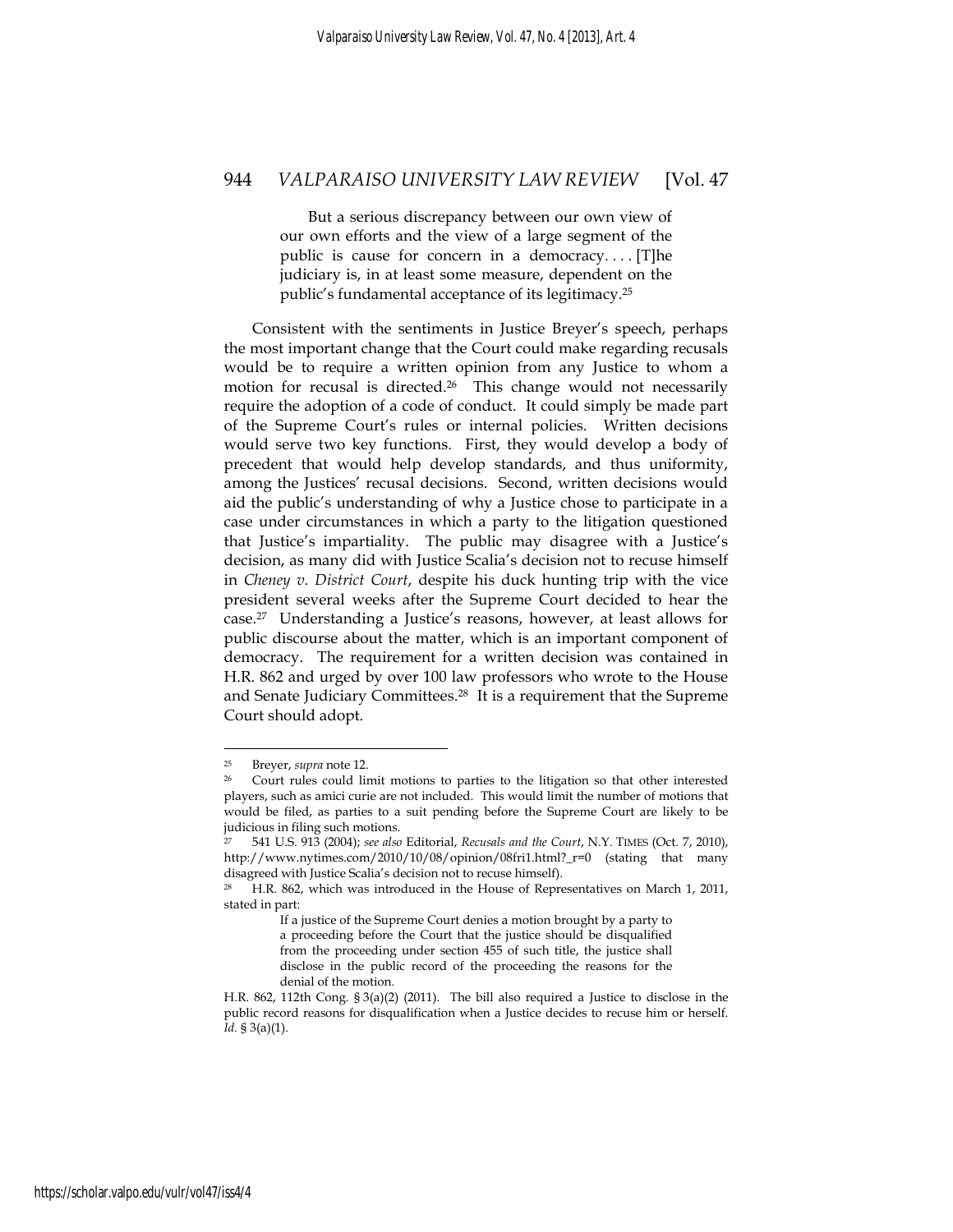#### III. ACCOUNTABILITY

A key aspect of Lubet's proposal would be to have the remaining eight Justices review a Justice's recusal decision. Through this mechanism, if an individual Justice did not have the objectivity to accurately assess his or her impartiality, the remaining eight Justices would be able to review and overrule that decision.29 This proposal would provide a method of accountability in the cases, which may not be common, when a Justice does not accurately assess his or her own objectivity. It could also increase the integrity of the institution by providing a means of review for these important decisions.30 It does, however, raise some concerns about whether the public would construe such a review process as a way for a group of Justices to exclude a Justice for the purpose of pursuing a perceived partisan agenda. Lubet makes a good point that individuals are not necessarily the best arbiters of their own objectivity.31

As a further point, § 455 does not require that a Justice actually be biased to warrant recusal. It states that a Justice "shall disqualify himself in any proceeding in which his impartiality might reasonably be questioned."32 The statute is somewhat vague in that it does not identify who would reasonably question the Justice's impartiality. In his annual report, Roberts states that the "objective standard focuses the recusal inquiry on the perspective of a reasonable person who is knowledgeable about the legal process and familiar with the relevant facts."33 The other eight Justices are individuals who are knowledgeable about the legal process and familiar with the relevant facts,<sup>34</sup> so their review would aid

<sup>29</sup> Another proposal by Stephen Gillers would be to send recusal motions to the Justice involved and the Chief Justice. If the Justice decided not to recuse, the Chief Justice would then act as a gatekeeper and decide if the motion warranted review by the full court. Editorial, *A Way Forward on Judicial Ethics*, N.Y. TIMES, Mar. 11, 2012, http://www.nytimes.com/2012/03/12/opinion/a-way-forward-on-judicial-ethics.html.

<sup>30</sup> For example, Lubet describes how Justice Kagan set up her own screening process while she was at the Justice Department to shield herself from information about the government's strategy in the health care litigation. Then, as a Justice, she was the sole arbiter of whether her screening process was sufficient. Lubet, *supra* note 1, at 891–93. Perhaps her assessment was correct, but the integrity of the process would benefit if her assessment was subject to an outside review, even if the outcome was the same.

<sup>&</sup>lt;sup>31</sup> Lubet, *supra* note 1, at 897–98.<br>
<sup>32</sup> 28 U.S.C. § 455 (2006); Bassett, *supra* note 17, at 674–76.<br>
<sup>33</sup> ROBERTS, *supra* note 7, at 7 (emphasis added).<br>
<sup>34</sup> It is also not clear what the "relevant facts" are. If Justice's potential bias, in the absence of a written decision by the Justice who is considering recusal, perhaps no one knows all of the potentially relevant facts other than that Justice.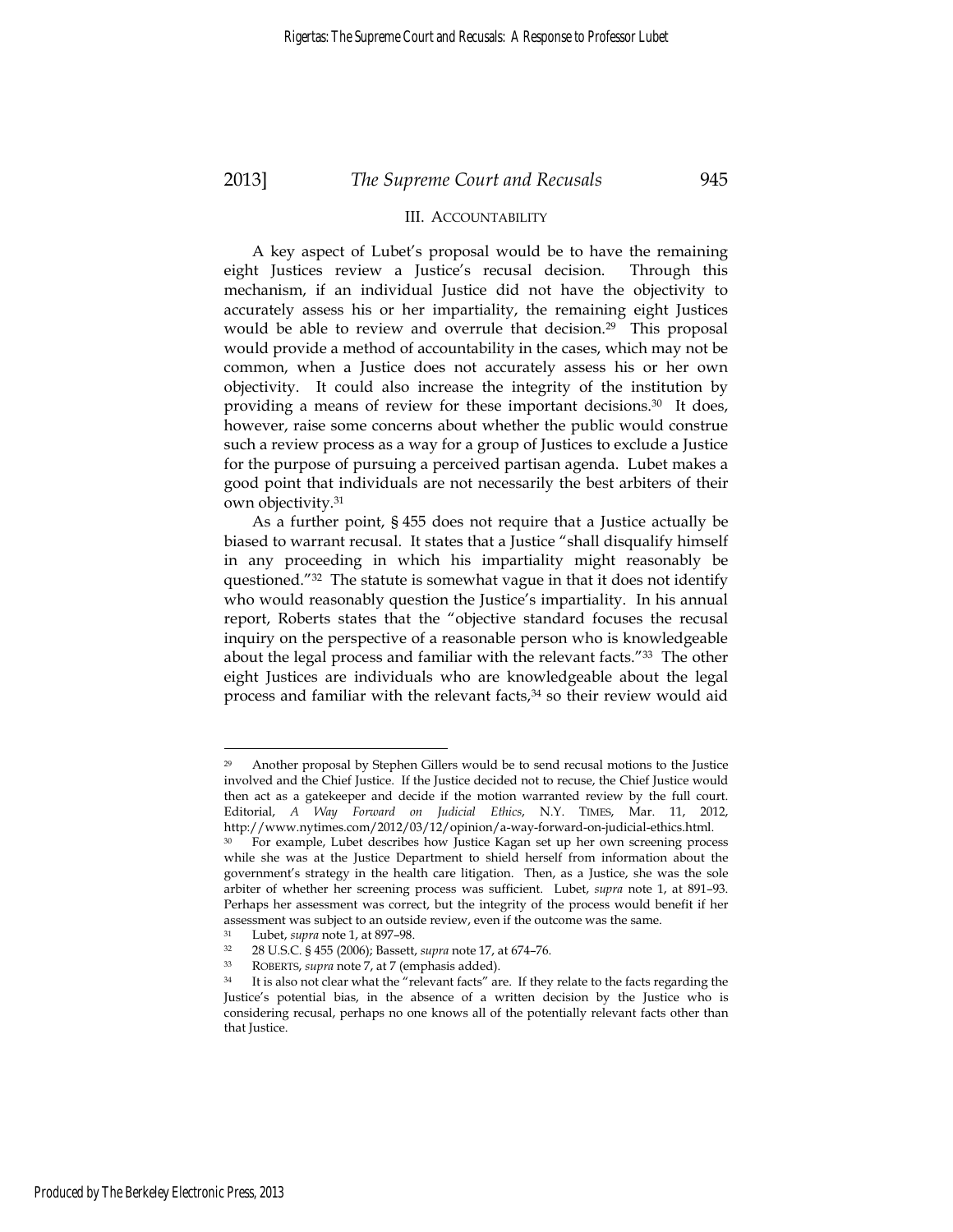assessing whether recusal is warranted in a particular case under the standard in § 455.

Lubet addresses the concern about review of recusal decisions being used as a tool for outcome manipulation.35 In his report, Chief Justice Roberts stated that review by the full court "would create an undesirable situation in which the Court could affect the outcome of a case by selecting who among its Members may participate."<sup>36</sup> As Lubet explains, if a majority of the Court—meaning five out of eight Justices is needed to overrule the ninth Justice's decision to sit, then those five Justices necessarily have a majority to control the outcome of the case regardless of whether or not the ninth Justice sits.37 There is no danger of outcome manipulation. Roberts's reasoning is unpersuasive on that point.

That being said, there is still a concern that a full court review could create a public perception that the majority of Justices were acting in a partisan way to manipulate outcomes. While Lubet's explanation is perfectly logical, this might be too subtle a point for much of the public who may not be familiar enough with the workings of the Court to understand this reasoning. Only one-third of Americans can name all three branches of government.<sup>38</sup> In one survey, only 37 percent of Americans knew there were nine Justices on the Supreme Court.39 Only one in seven Americans can name the Chief Justice.40 A 2005 survey found that only 57 percent of Americans could name any Supreme Court Justice.41 If much of the public does not have a basic understanding of the Court, it may not understand that the majority does not need to exclude a Justice in order to control the outcome of a case. Instead, they may cynically view review by the whole Court as partisan outcome

<sup>35</sup> Lubet, *supra* note 1, at 896–98. 36 ROBERTS, *supra* note 7, at 9. 37 Lubet, *supra* note 1, at 897. 38 Scott Warren, Iris Chen & Eric Schwarz, *The Threat to American Democracy that Romney and Obama Aren't Talking About*, CHRISTIAN SCI. MONITOR (July 16, 2012), http://www.csmonitor.com/Commentary/Opinion/2012/0716/The-threat-to-Americandemocracy-that-Romney-and-Obama-aren-t-talking-about. Former Supreme Court Justice Sandra Day O'Connor has been advocating a return to stronger civics education in a webbased project. *What Is iCivics?*, ICIVICS, http://www.icivics.org/About (last visited Jan. 31, 2013).

<sup>39</sup> *Many Americans History, Civics-Challenged: Poll*, CBS NEWS (Mar. 22, 2011), http://www.cbsnews.com/2100-500202\_162-20045778.html.

<sup>40</sup> Francine Kiefer, *Back to Basics by Getting Back to Civics Education*, CHRISTIAN SCI. MONITOR (May 28, 2010), http://www.csmonitor.com/Commentary/Editorial-Board-Blog/2010/0528/Back-to-basics-by-getting-back-to-civics-education?nav=522450 csm\_article-bottomRelated.

<sup>41</sup> Mark Hansen, *Flunking Civics: Why America's Kids Know so Little*, A.B.A. J. (May 1, 2011), *available at* http://www.abajournal.com/magazine/article/civics/.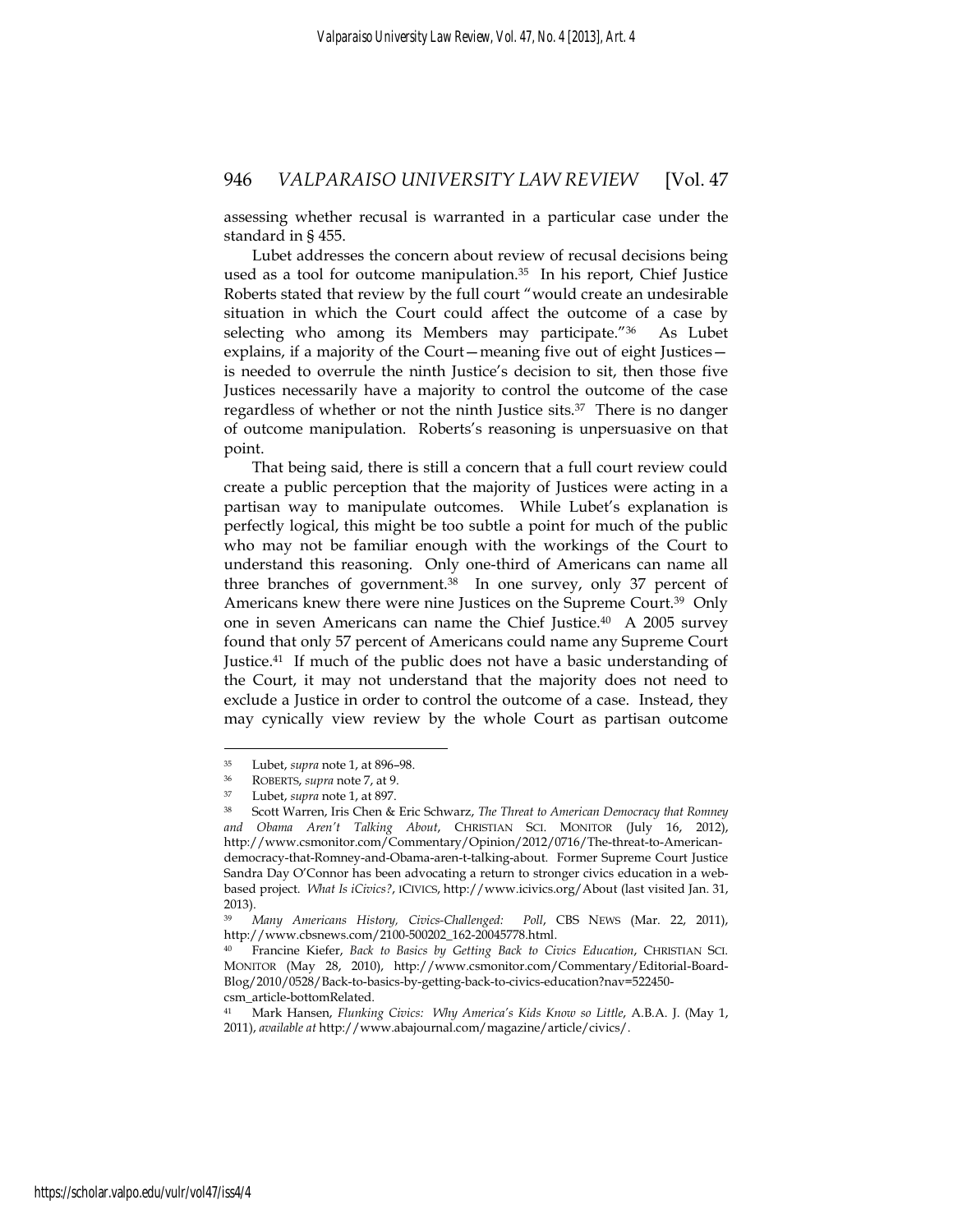manipulation if, for example, there are five conservative Justices who exclude a liberal Justice from sitting or vice versa. This could harm the legitimacy of the institution. As Justice Breyer stated in his speech on judicial independence:

> [A] serious discrepancy between our own view of our own efforts and the view of a large segment of the public is cause for concern in a democracy. That is because the judicial system, in a sense, floats on a sea of public opinion. . . . [T]he judiciary is, in at least some measure, dependent on the public's fundamental acceptance of its legitimacy. And when a large segment of the population believes that judges are not deciding cases according to the rule of law, much is at stake.<sup>42</sup>

H.R. 862 proposed a different approach whereby retired justices or judges of other federal courts would review recusal decisions.<sup>43</sup> Whether Congress has the power to enact such a provision is questionable,<sup>44</sup> but by having outsiders conduct the review, this approach would address concerns about an appearance of outcome manipulation by the Court. Perhaps there is a hybrid approach that would address the outcome manipulation perception problem but also keep the Court involved. For example, if a Justice denied a motion to recuse, the Justice would provide a written decision. If the party who made the motion was not satisfied with the Justice's reasoning, the party could ask the full court to assess whether an outside review was warranted. If a majority of the Court agreed that an outside review was warranted, then it would be referred to a body of other judges and/or retired justices for a dispositive ruling. If a majority of the Court did not find that an outside review was warranted, then the Justice's decision would stand.

In conclusion, Lubet's article addresses many legitimate concerns about the Supreme Court's current recusal practice and its impact on the integrity of the Court. If the Court enacted a code of conduct, that could begin to address some of the concerns. The issue of enforcement, however, would still need to be addressed. Lubet's proposal for a full Court review of recusal decisions could address that issue in the area of

<sup>42</sup> Breyer, *supra* note 12. 43 H.R. 862, 112th Cong. § 3(b) (2011).

<sup>44</sup> Louis J. Virelli III, *The (Un)constitutionality of Supreme Court Recusal Standards*, 2011 WIS. L. REV. 1181, 1225–26 (2011); *see also* John Gibeaut, *Sitting This One out: Health Care Case Again Raises Recusal Controversy*, A.B.A. J. (Mar. 1, 2012), *available at* http://www.abajournal.com/magazine/article/sitting\_this\_one\_out\_health\_care\_case\_ag ain\_raises\_recusal\_controversy/.